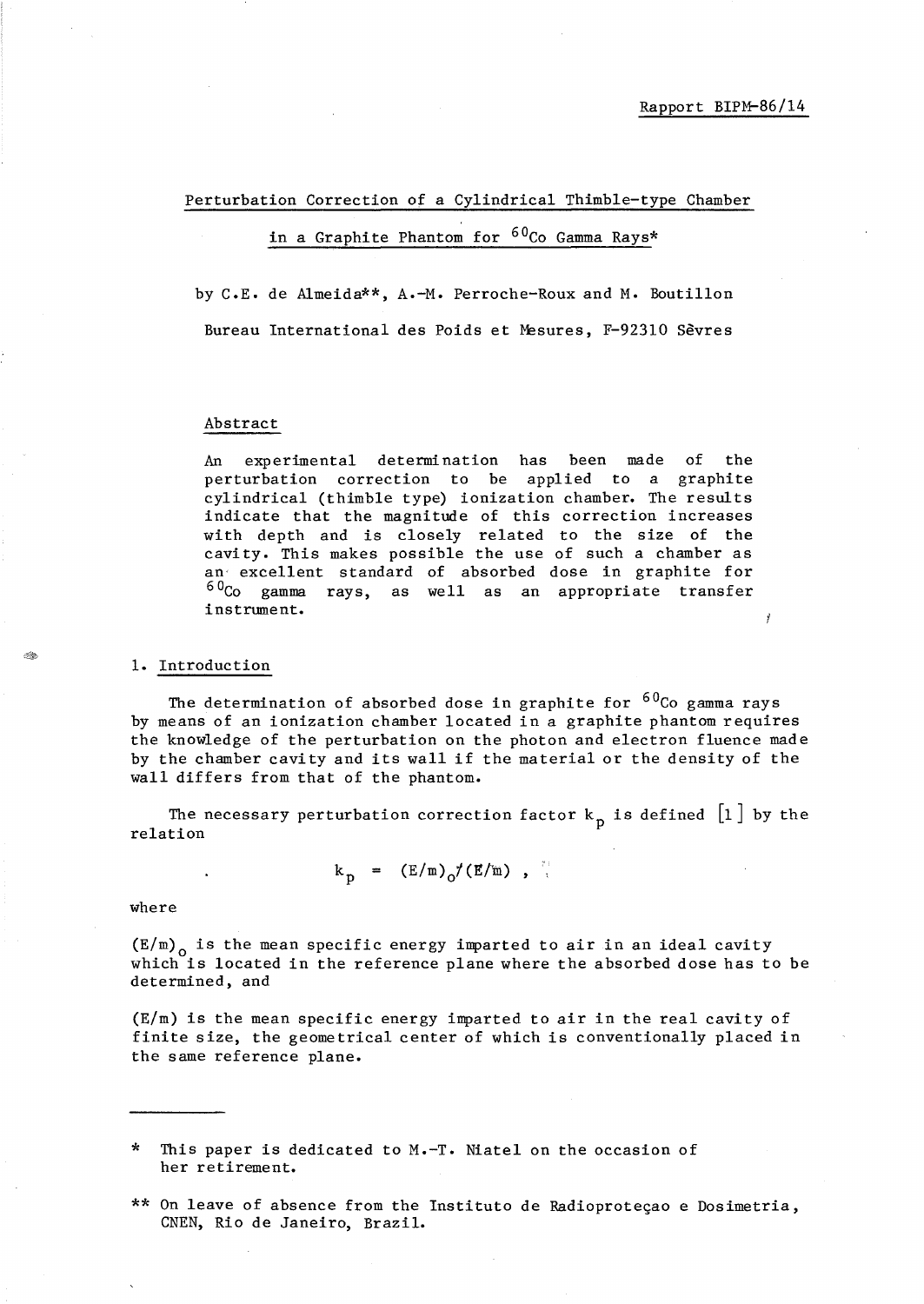This correction is due to the fact that the real cavity disturbs the photon and the electron fluence in the phantom. It has been determined theoretically for a flat chamber  $[1, 2]$ . However, for a cylindrical chamber (thimble type) the theoretical calculation is difficult, due mainly to the geometry of the chamber.

The present work deals with the experimental determination of the perturbation correction for a thimble-type graphite chamber at different depths in a graphite phantom, in a  ${}^{60}$ Co gamma-ray beam.

# 2. Method

For the BIPM standard, a flat cylindrical chamber, described by Boutillon and Niatel  $\lfloor 3 \rfloor$ , the perturbation correction for different depths in a graphite phantom has been calculated by Boutillon  $\lfloor 1 \rfloor$ . The internal consistency of the procedure has later been confirmed by a comparison of the measurements made with four calorimeters from several national laboratories (NBS, PTB, LMRI and RIV)\*  $[4]$ , all performed at BIPM.

On the other hand, for the chamber studied here, the volume of the cylindrical cavity is known, and all the other correction factors needed for the measurement have been determined for the BIPM irradiation and, measurement conditions.

Conventionally, the geometrical center of the chamber, both for the thimble-type chamber and for the BIPM standard, is placed in the reference plane in which the absorbed dose has to be determined. Therefore, the value of the perturbation correction for the thimble-type chamber can be determined as

$$
k_{p(cyl)} = \frac{((I/m) \bar{s}_{C,a} k_{rn} k_p)_{BIPM}}{((I/m) \bar{s}_{C,a} k_{rn})_{cyl}},
$$

where

<u>I</u>

- $I/m$ is the ionization current resulting from the collection of the ions produced in the mass of air of the cavity, corrected for leakage, loss of ionization due to recombination, humidity, temperature and pressure,
- $\overline{s}_{C,a}$ is the mean ratio of the restricted mass stopping power of graphite to air,
- $k_{rn}$ is the correction factor for the radial non-uniformity of the BIPM beam over the chamber area. The ratio  $(k_{rn})_{\text{BIPM}}/(k_{rn})_{\text{cyl}}$  has been beam over the enamber area: the racio (\*rn/BIPM' '\*rn/cyl has been<br>estimated experimentally at BIPM; it varies from about 1,0029 at 5 g/cm<sup>2</sup> to 1,0108 at  $17 \text{ g/cm}^2$ .

\* NBS - National Bureau of Standards, USA

- PTB Physikalisch-Technische Bundesanstalt, FRG
- LMRI Laboratoire de Métrologie des Rayonnements, France
- RIV Rijks Instituut voor de Volksgezondheid, The Netherlands (now RIVM)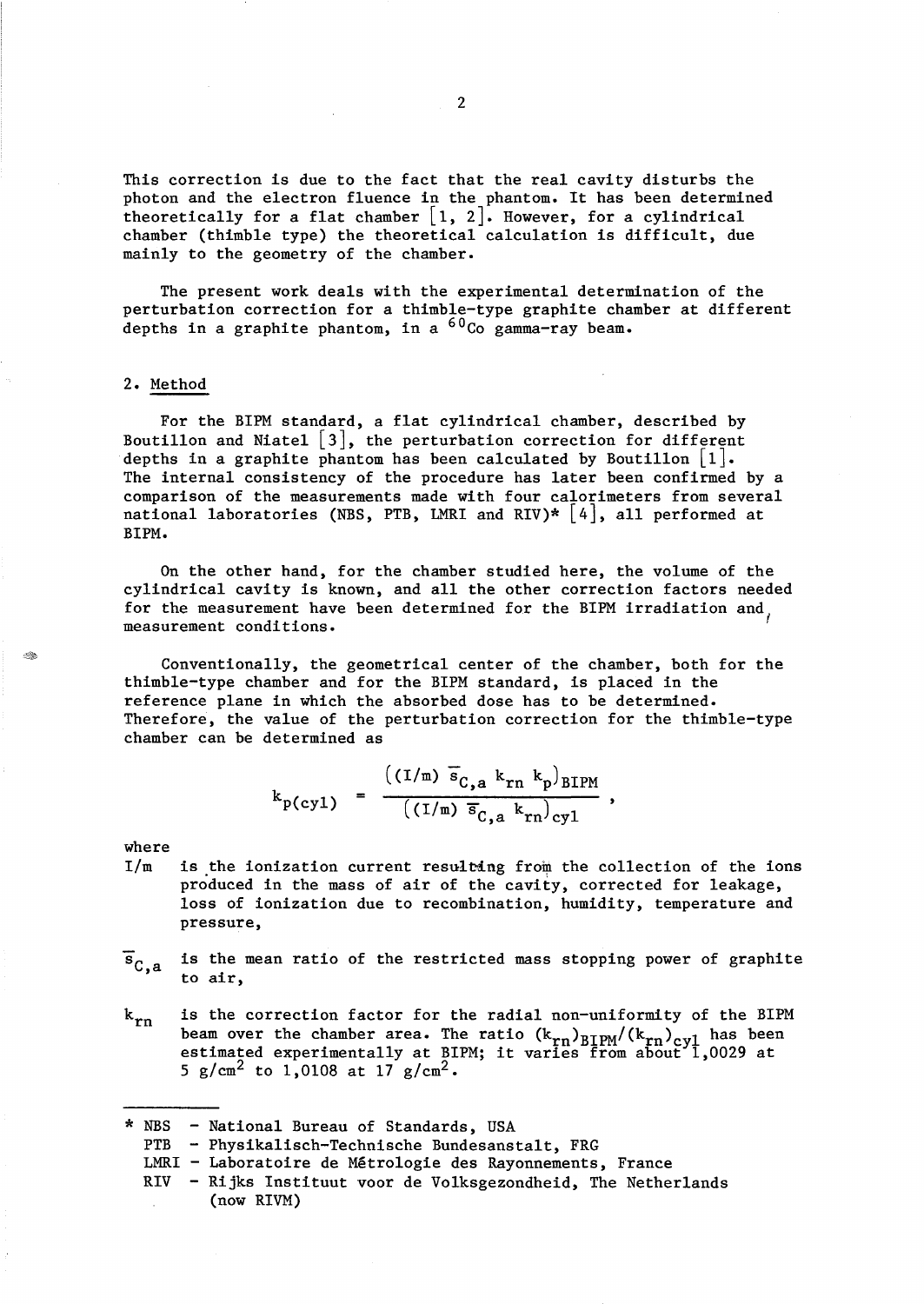is the perturbation correction calculated for the BIPM standard  $k_{\rm p}$ (flat cylindrical chamber).

The ionization current  $\texttt{I}_{\texttt{BIPM}}$  was measured at 5 g cm $^{-2}$ . For the depths other than 5 g  $\text{cm}^{-2}$ , the I<sub>BIPM</sub> values were taken from the curve of the current measured by the BIPM chamber versus depth, previously determined at BIPM.

The physical constants used during this work were  $W/e = 33,97$  J  $C^{-1}$ , the average energy required to produce an ion pair, as proposed by Boutillon and Perroche-Roux  $\begin{bmatrix} 5 \end{bmatrix}$  and recommended by CCEMRI  $\begin{bmatrix} 6 \end{bmatrix}$ . The stopping power values for each depth were calculated by the Spencer-Attix method  $|7|$ , using the recent values from the ICRU Report 37  $|8|$  and taking into account the mean spectra of the incident radiation.

The correction for loss of recombination to be applied to the cylindrical chamber was taken from a previous measurement performed at  $5 g cm<sup>-2</sup>$  of depth in a water phantom, using a  $60<sup>2</sup>$  beam which provides a similar current as the one used with the graphite phantom. For 250 V of collecting potential, the correction factor is  $1,0022 \pm 0,003$ .

The correction factor for humidity is 0,997, as recommended by CCEMRI  $\vert 9 \vert$ .

#### Ĭ

## 3. Experimental Procedure

# 3.1. Description of the cylindrical cavity chamber (thimble type)

The chamber used in the present work was constructed at the Oesterreichisches Forschungszentrum Seibersdorf (OFS), of highly pure graphite  $(1,71 \text{ g cm}^{-3})$  and the volume of the cavity was measured by the Austrian Federal Office of Metrology [10].

The essential features of the chamber are given in Fig. 1 and Table 1.

The stability of the chamber had been previously checked by measuring the exposure in the BIPM  $60C$  beam, several times during nine months. During that period the chamber has shown a long-term standard deviation of less than  $0,1 \times |11|$ .

#### 3.2. Measurement conditions

The measurements were performed in the  ${}^{60}$ Co gamma-ray beam of BIPM and its measuring assembly  $[12]$ . The distance between the source and the reference plane in the graphite phantom is 100 cm. The beam size (middle of penumbra) in air is (10 x 10) cm at that distance. The graphite phantom has a density of  $1,8 \text{ g cm}^{-3}$ , a diameter of 30 cm and it is composed of two parts. First a special disc, 5 cm thick, was carefully machined in order to fit the chamber at the depth of 5 g  $cm^{-2}$ . The additional layers were taken from the BIPM phantom.

The incident beam includes scattered radiation amounting to 18 % of the unscattered radiation, in terms of energy fluence.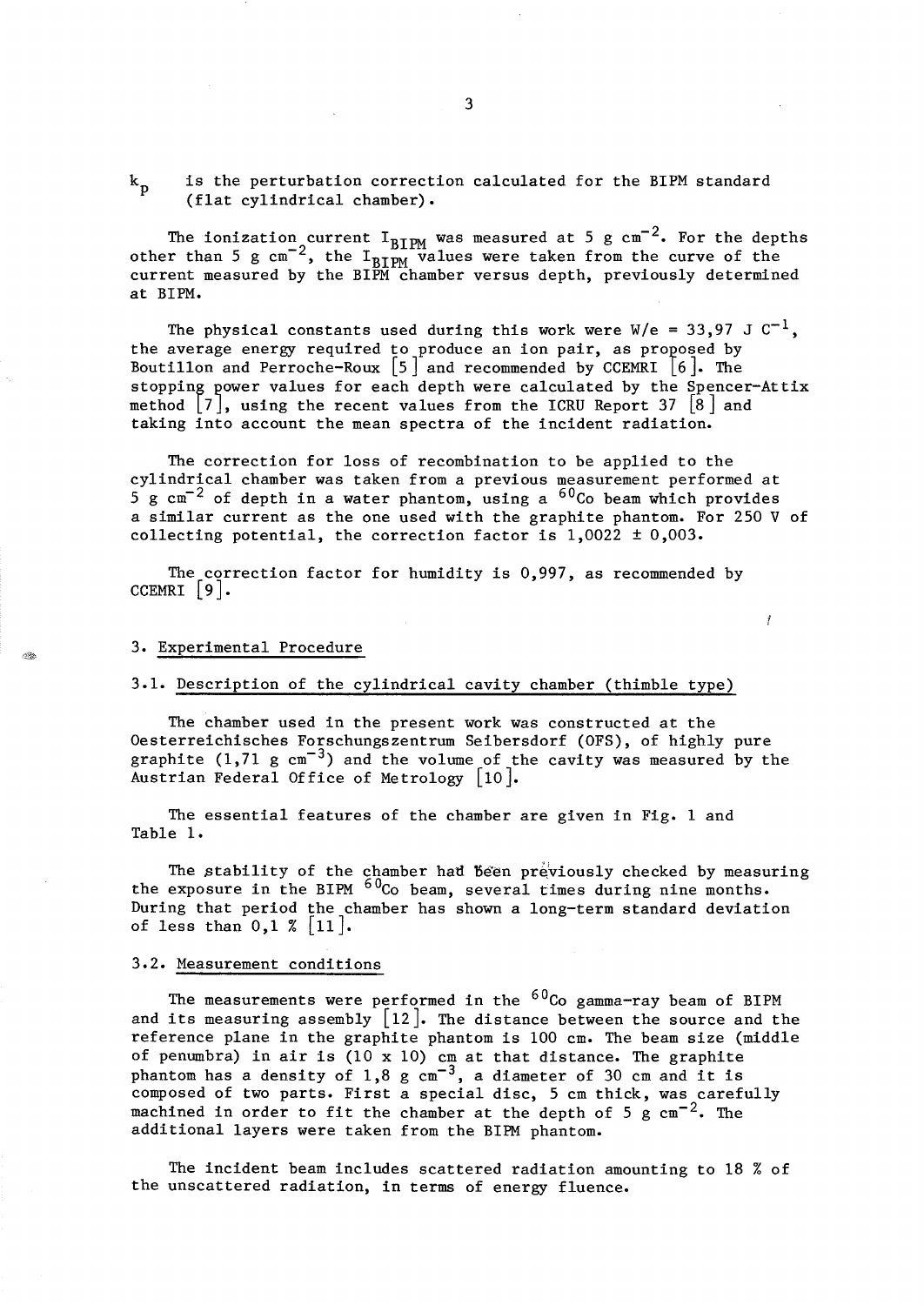

 $\rightarrow$ 

Fig.  $1$  - Schematic diagram of the graphite cavity chamber, including its dimentions and material specification.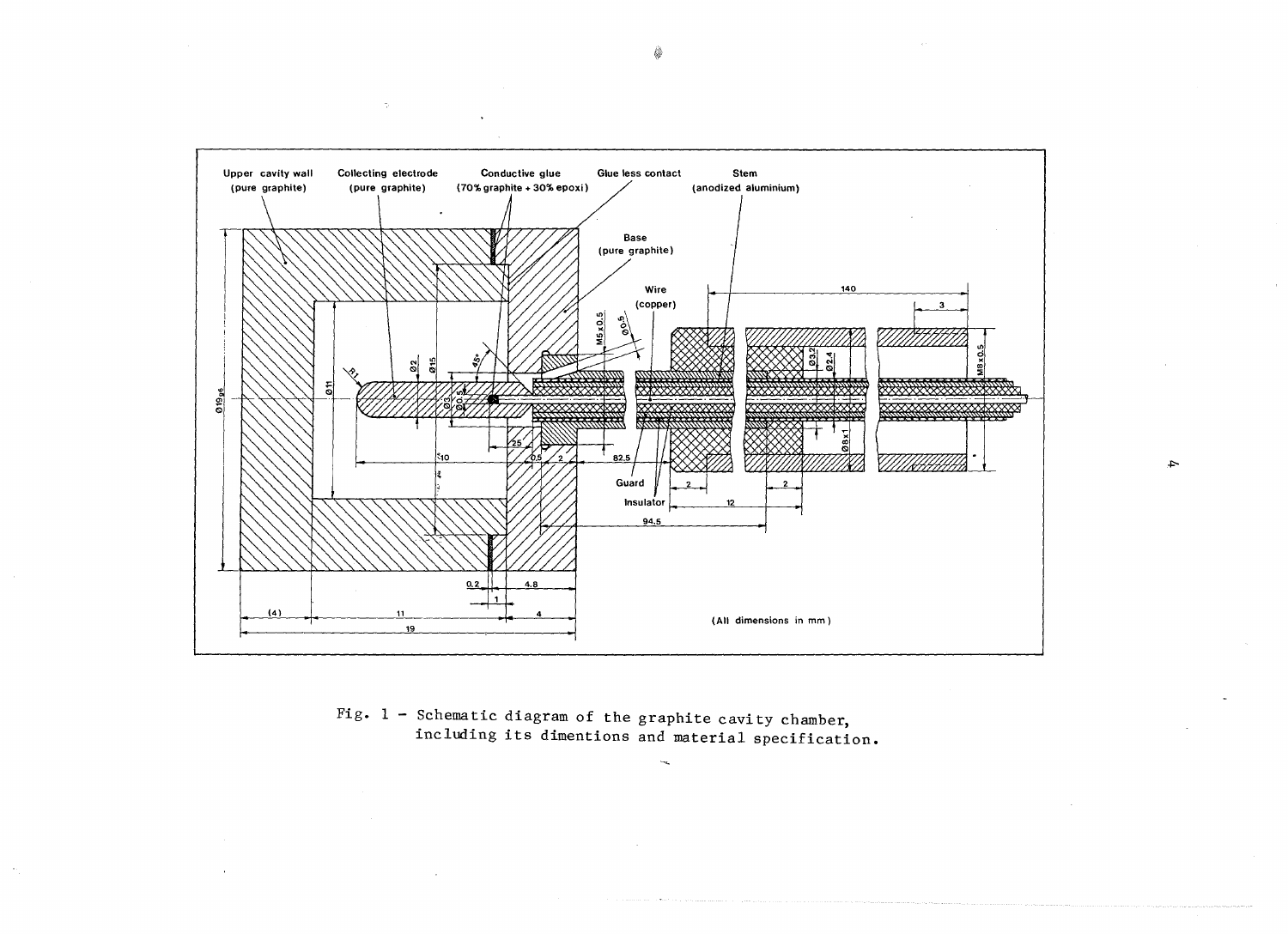The ionization current was measured for both polarities of collecting potential and averaged to eliminate possible "extracameral" effects in the chamber current. The leakage current was measured before and after each series of measurements and its relative value was normally found to be less than 0,01 %.

A calibrated thermistor was placed inside the graphite phantom near the chamber and a pressure transducer was located in the same room. Temperature and pressure were read for each measurement; the humidity used to stay fairly close to 50 %.

#### Table 1

Characteristics and dimensions of the IRD thimble-type chamber  $COM-110$ 

| Nominal outer height          | $\texttt{(mm)}$ | 19      |
|-------------------------------|-----------------|---------|
| Nominal outer diameter        | (mm)            | 19      |
| Nominal inner height          | (mm)            | 11      |
| Nominal inner diameter        | $(\texttt{mm})$ | 11      |
| Volume of cylindrical cavity* | $(Cm^3)$        | 1,039   |
| Volume of the electrode       | $(Cm^{3}$       | 0,0292  |
| Additive sensitive volume**   | $(Cm^{3})$      | 0,0078  |
| Sensitive volume**            | $(Cm^{3}$       | 1,017 6 |
|                               |                 |         |
|                               |                 |         |

# Electrode

- 43

| nominal diameter | (mm) |  |
|------------------|------|--|
| nominal length   | (mm) |  |

Wall and absorption caps

| ultra pure graphite EK51 Ringsdorf |                                                        |
|------------------------------------|--------------------------------------------------------|
|                                    |                                                        |
| impurities                         | $150 \times 10^{-6}$ of ash content                    |
|                                    | $\binom{mm}{\cdots m}$<br>$density**$<br>1,71 $g/cm^3$ |

#### Insulator po lyethylene

\* Measured by the Austrian Federal Office of Metrology Data supplied by OFS  $[10]$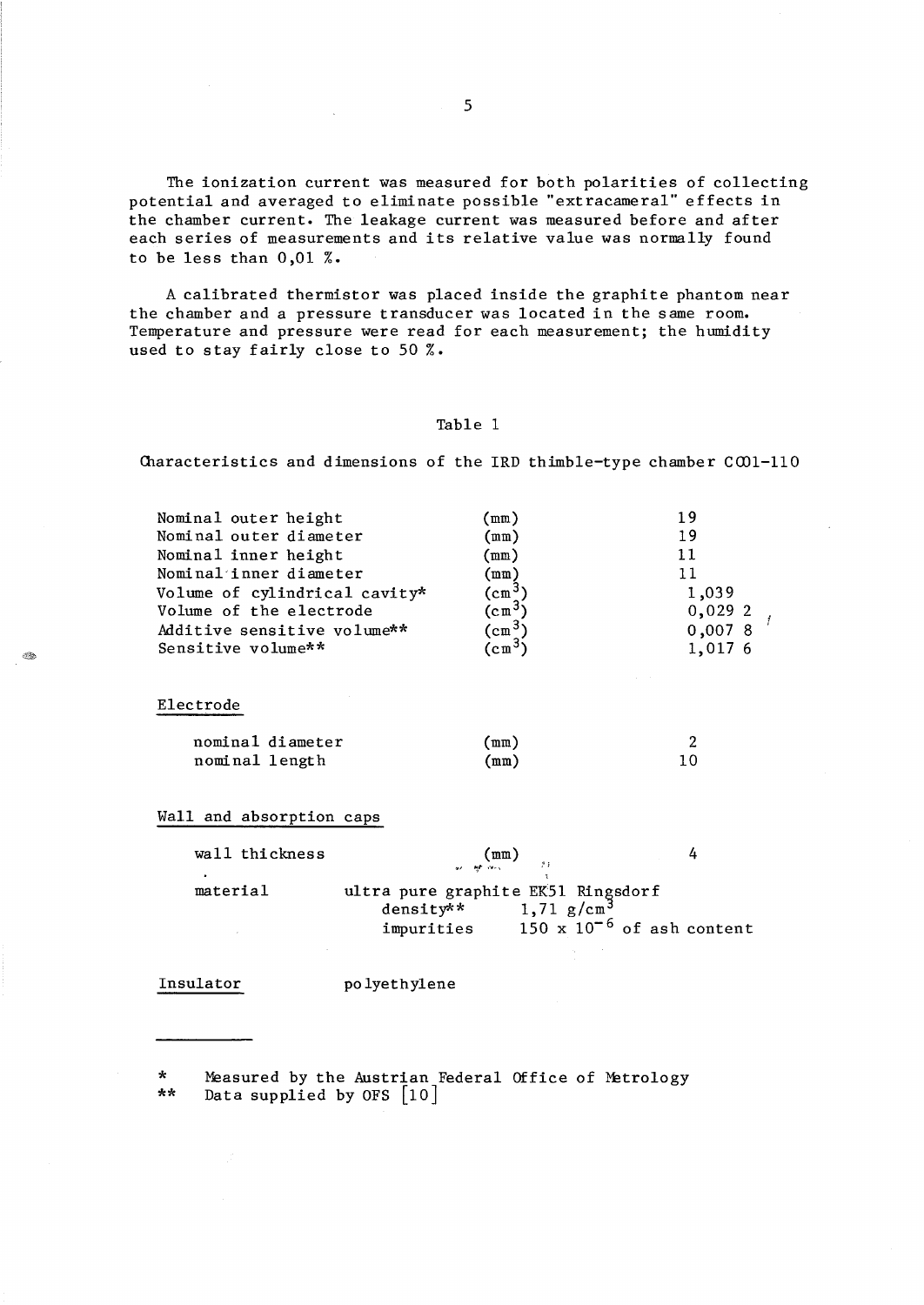# 4. Results and discussion

Table 2 gives the experimental results of the correction factor for the perturbation introduced by the cylindrical cavi ty of a thimble-type chamber and its wall, the latter consisting of the same material and nearly the same density as the phantom. The perturbation correction increases with depth when the thickness of graphite in front of the chamber is augmented, since the scattered radiation component at the reference plane increases (Fig. 2)  $[1]$ . This correction is also shown on Fig. 3 (curve A) together with the perturbation correction for the BIPM flat chamber (curve B). The differences in the magnitude of the correction between the two chambers seem to be closely related to the size of their cavities.



Fig. 2 - Ratio, R, of the kerma due to scattered photons to that due to primary ones, as a function of depth for a graphite phantom  $\lceil 1 \rceil$ .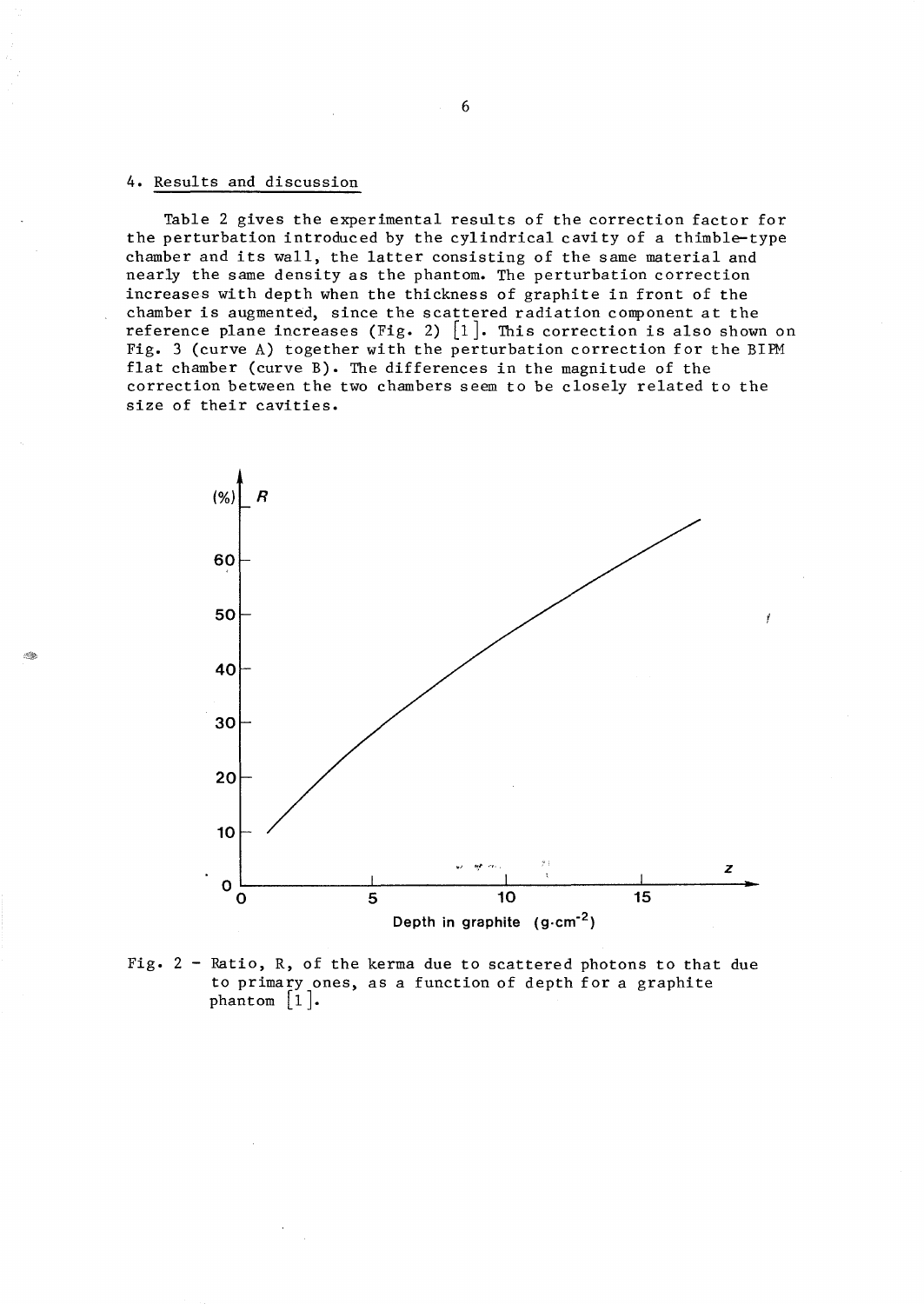# Table 2

Experimental values for the perturbation correction of the IRD thimble-type chamber

| Depth<br>(g/cm <sup>2</sup> ) | $(k_p)_{cy1}$ *     |
|-------------------------------|---------------------|
| 4,0                           | $0,9726 \pm 0,0013$ |
| 5,0                           | $0,9696 \pm 0,0014$ |
| 9,9                           | $0,9670 \pm 0,0018$ |
| 14,9                          | $0,9640 \pm 0,0018$ |

\* The uncertainty represents one standard deviation. For details see Table 3.



Fig. 3 - Variation of the perturbation correction with depth in graphite. Curve A represents the experimental values of the perturbation correction factor for a cylindrical thimble-type graphite chamber. Curve B shows the perturbation correction factors calculated for the BIPM standard (flat cylindrical chamber) for absorbed dose measurements in graphite  $\lfloor 1 \rfloor$ .

感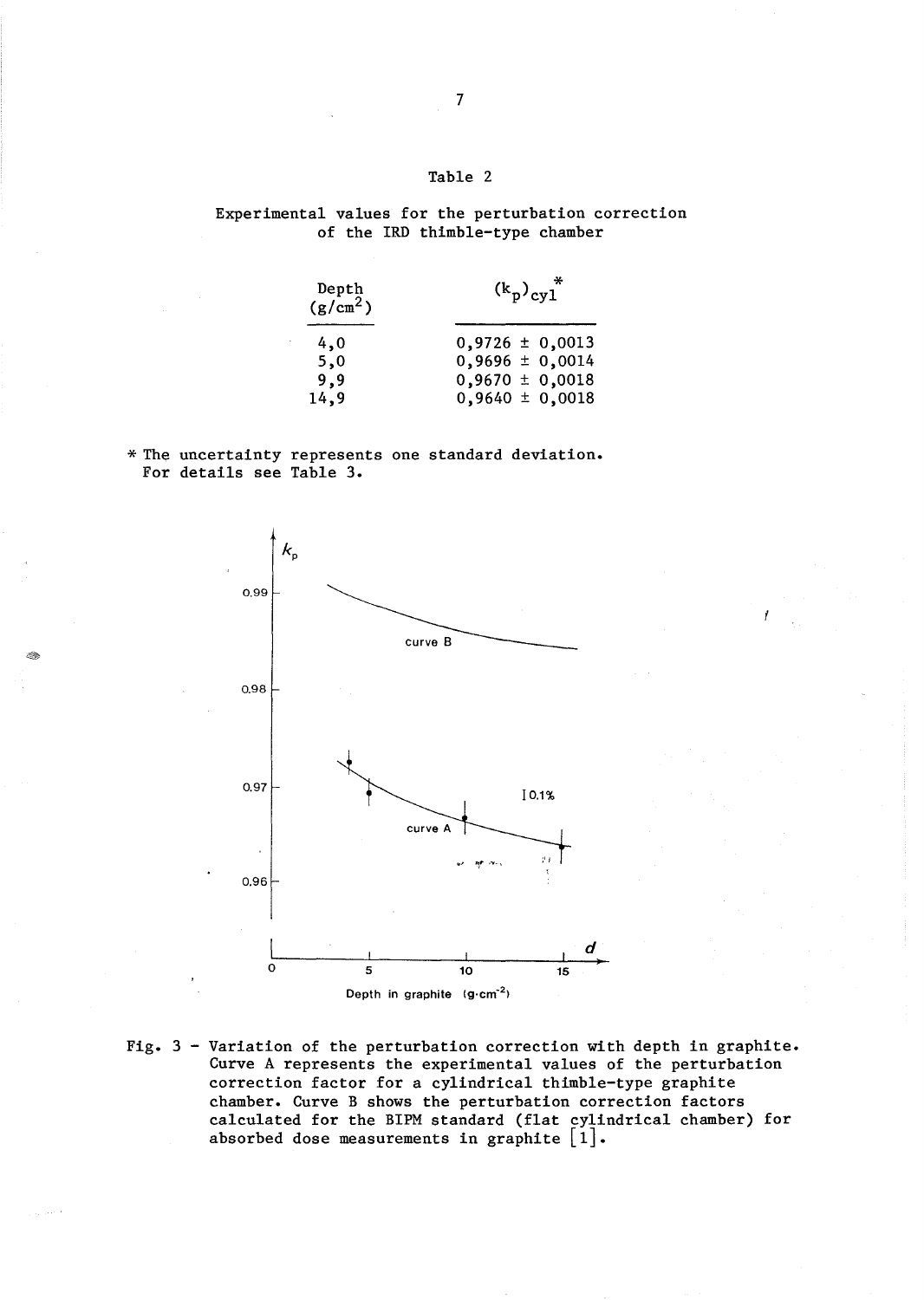The uncertainties involved in the determination of the value of  $k_p$  for the cylindrical chamber are given in Table 3. The combined uncertainty varies slightly with depth, from 0,13 % to 0,19 %. The major source of uncertainty comes from the determination of the depth in the phantom, due to the chamber positioning in the disc, and to the inherent fluctuations of density in this disc. This uncertainty has been estimated from the depth absorbed dose curve determined with the BIPM chamber. The fluctuation of density in the IRD disc was taken as the same as that measured for a BIPM disc.

# Table 3

# Estimated relative uncertainty in  $(k_p)_{\text{cv1}}$ (standard deviation, in %)

|                                                                        | s,   | $\mathbf{u_j}^*$      |
|------------------------------------------------------------------------|------|-----------------------|
| Measurement of $I_{BIPM}/I_{cyl}$                                      | 0,01 | 0,01                  |
| Volume of BIPM standard                                                |      | 0,03                  |
| Volume of IRD thimble-type chamber                                     |      | 0,03                  |
| $(\overline{s}_{C,a})_{\text{BIPM}}/(\overline{s}_{C,a})_{\text{cyl}}$ |      | 0,01                  |
| $(k_{rn})_{\text{BIPM}}/(k_{rn})_{\text{cyl}}$                         |      | $\mathcal{I}$<br>0,03 |
| $(k_p)$ <sub>BIPM</sub>                                                |      | 0,05                  |
| Interpolation on depth dose curve                                      |      | $0,03$ to $0,04$      |
| Depth in IRD graphite disc                                             |      | $0,10$ to $0,17$      |
| Difference between the graphite densities                              |      |                       |
| of BIPM and IRD discs $ 13 $                                           |      | $0,02$ to $0,04$      |
| Distance between source and reference plane                            |      | 0,01                  |
|                                                                        |      |                       |
| Quadratic sum                                                          | 0,01 | $0,13$ to $0,19$      |
| Combined uncertainty                                                   |      | $0,13$ to $0,19$      |

\*  $s_i$  = relative uncertainty estimated by statistical methods, type A

 $u_i$  =

2.

other means, type B.

Another source of uncertainty comes from the difference between the graphite densities of the BIPM and IRD discs; this uncertainty has been estimated from Niatel [13] who has shown that, for a given depth in graphite, the measured absorbed dose varies with graphite density.

Since the volume of the cylindrical cavity was known, and the correction factors needed for the measurement were appropriately determined, and since the chamber has shown an excellent long-term stability, it was possible to measure for the first time the perturbation correction for a cylindrical thimble-type chamber.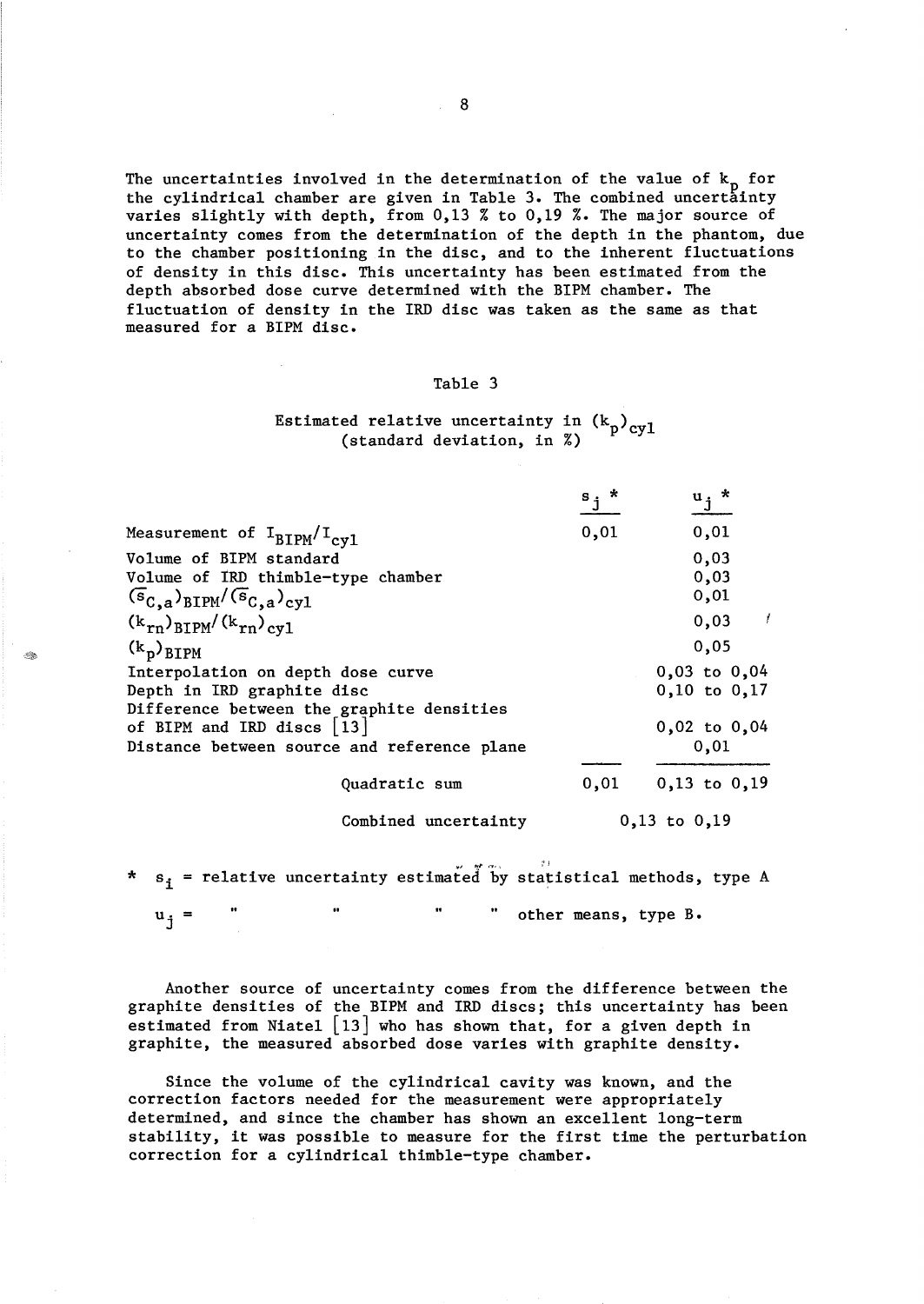The BIPM standard was chosen as reference for this study since it has similar characteristics as the chamber studied, which eliminates the uncertainties in the stopping power and the W values. Therefore it was possible to determine  $k_{p}$  with a better precision.

The results indicate that the IRD instrument can be reliably used as a very good standard for measuring absorbed dose in graphite, directly traceable to the BIPM standard. Furthermore, it may be also related to the reference value used at BIPM which is derived from the weighted mean value of the measurements of absorbed dose performed by four calorimeters and the BIPM standard during preceding comparisons.

#### Acknowledgments

The work reported here was undertaken during the tenure of an American Cancer Society - Eleonor Roosevelt - International Cancer Fellowship awarded by the International Union against Cancer.

The authors would like to thank Prof. A. Allisy for the guidance and keen interest in this experiment.

Ĭ

## References

A.

- $\lceil 1 \rceil$ Boutillon, M., Perturbation correction for the ionometric determination of absorbed dose in a graphite phantom for  $60\text{Co}$ gamma rays. Phys. Med. Biol. 28, 1983, pp. 375-388
- [2] Niatel, M.-T., On the location of a flat ionization chamber for absorbed dose determination. Phys. Med. Biol. 28, 1983, pp. 407-410
- [3] Boutillon, M. and Niatel, M.-T., A study of a graphite chamber. Metrologia 9, 1973, pp. 139-146
- $[4]$  Niatel, M.-T., Perroche-Roux, A. -M. and Boutillon, M., Two determinations of W for electrons in air. Phys. Med. Biol. 30, 1985, pp. 67-75
- [5] Boutillon, M. and Perroche-Roux, A.-M., Re-evaluation of the W value for electrons in air. Phys. Med. Biol. 32, 1987, pp. 213-219
- [6] BIPM Com. Cons. Etalons Mes. Ray. Ionisants (Section I) 1, 1985, Document CCEMRI(I)/85-8, Effect of a change of stopping-power values on the W values recommended by ICRU for electrons in dry air (by M. Boutillon and A.-M. Perroche)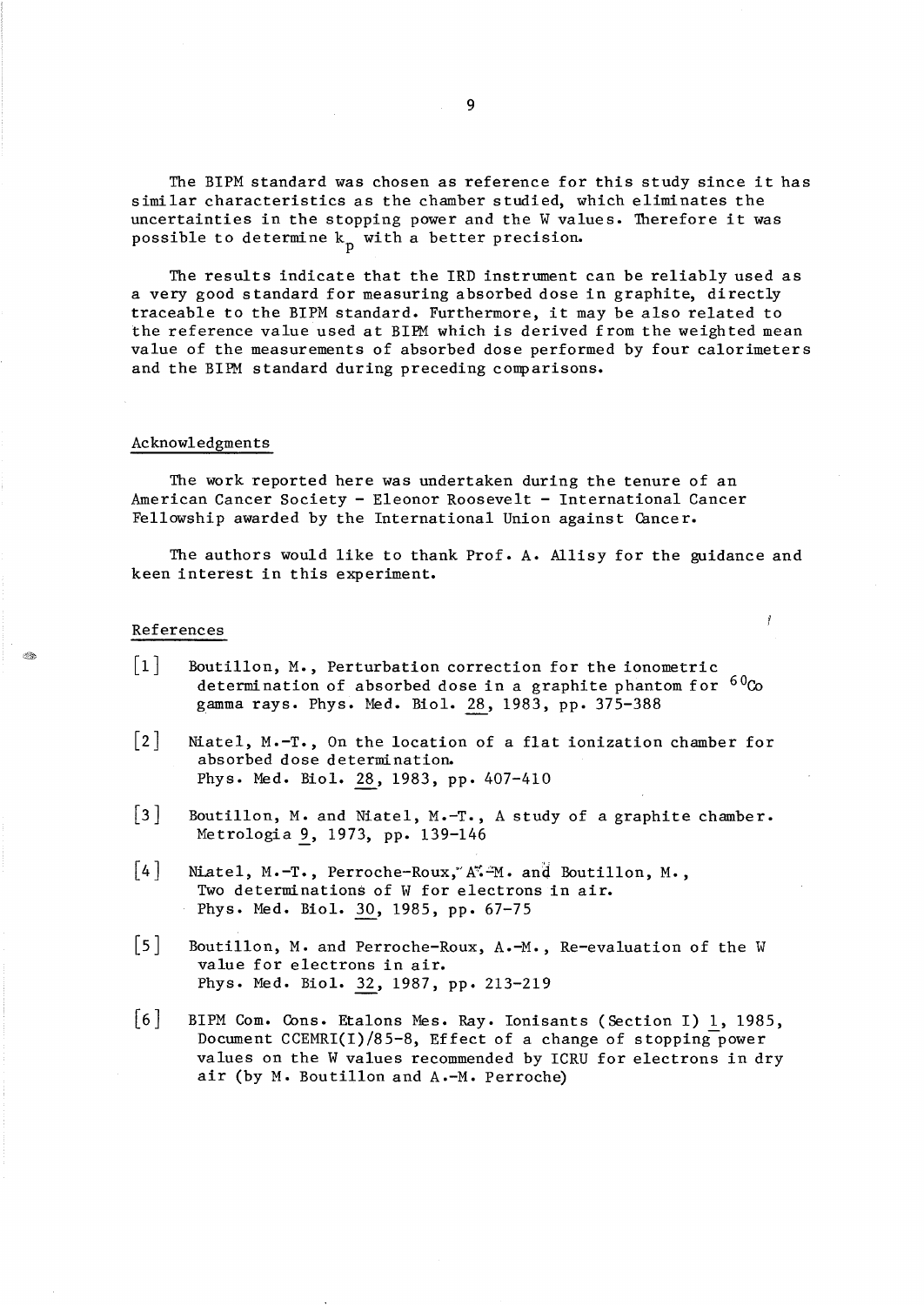- $\lceil 7 \rceil$ Spencer, L.V. and Attix, F.H., A theory of cavity ionization. Radiation Research *1,* 1955, p. 239
- $\lceil 8 \rceil$ International Commission on Radiation Units and Measurements, Stopping Powers for Electrons and Positrons, ICRU Report 37, 1984 (ICRU, Bethesda, MD)
- $\lceil 9 \rceil$ BIPM Com. Cons. Etalons Mes. Ray. Ionisants (Section I)  $\frac{4}{1}$ , 1977, p. R(I) 13
- [10] Duftschmid, K., (private communication) 1986
- $\lceil 11 \rceil$ de Almeida, C.E. and Niatel, M.-T., Comparison between IRD and BIPM exposure and air-kerma standards for cobalt-60 gamma rays. Rapport BIPM-86/12
- [12] Allisy, A., Carnet, D., in BIPM Proc.-Verbaux Com. Int. Poids et Mesures 33, 1965, p. 55
- [13] Niatel, M.-T., in BIPM Proc.-Verbaux Com. Int. Poids et Mesures  $47$ , 1979, pp. 49-51.

कर । <del>सुरा</del> समय

 $\boldsymbol{f}$ 

(December 1986, revised December 1988)

...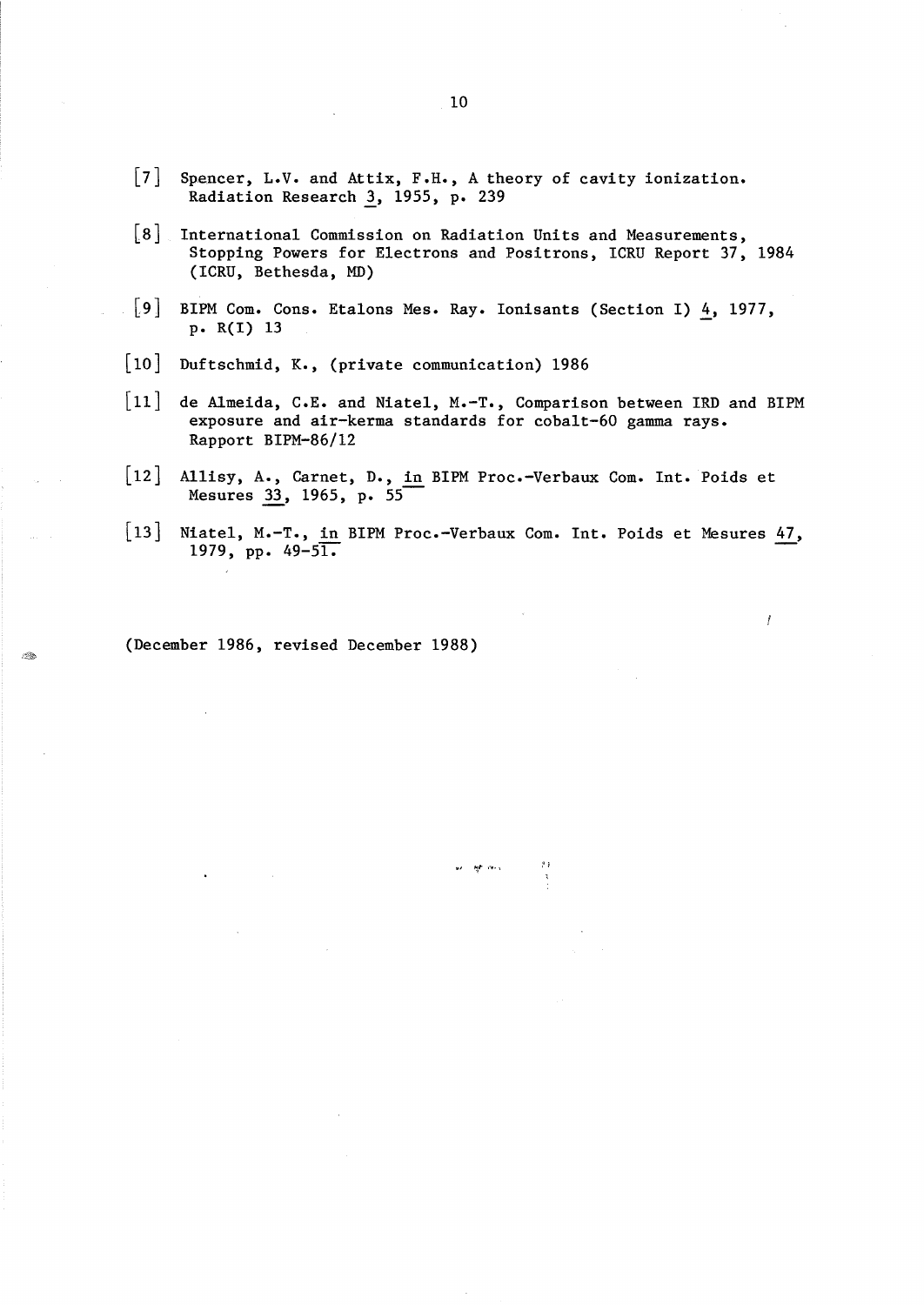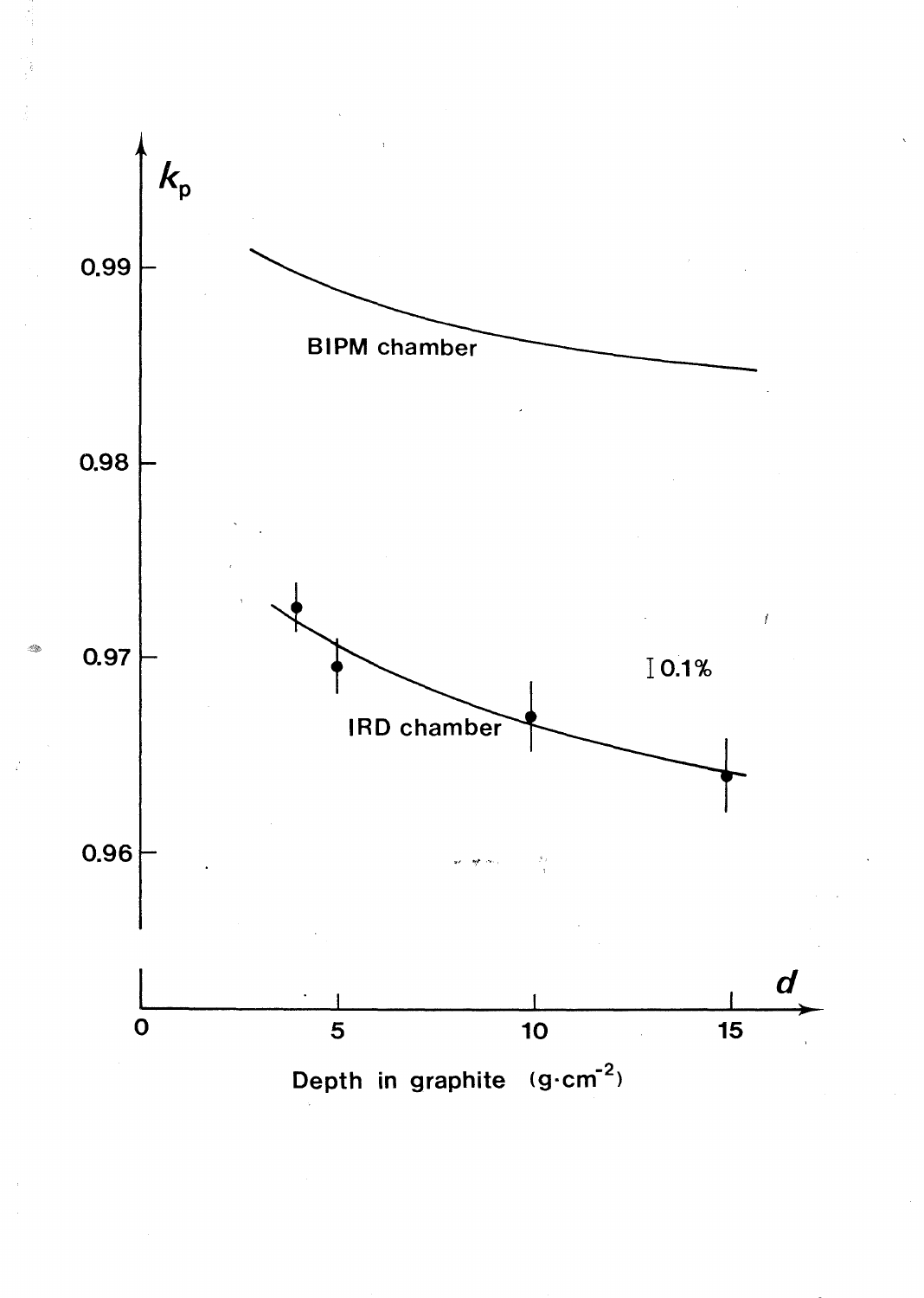

 $\boldsymbol{f}$ 

Q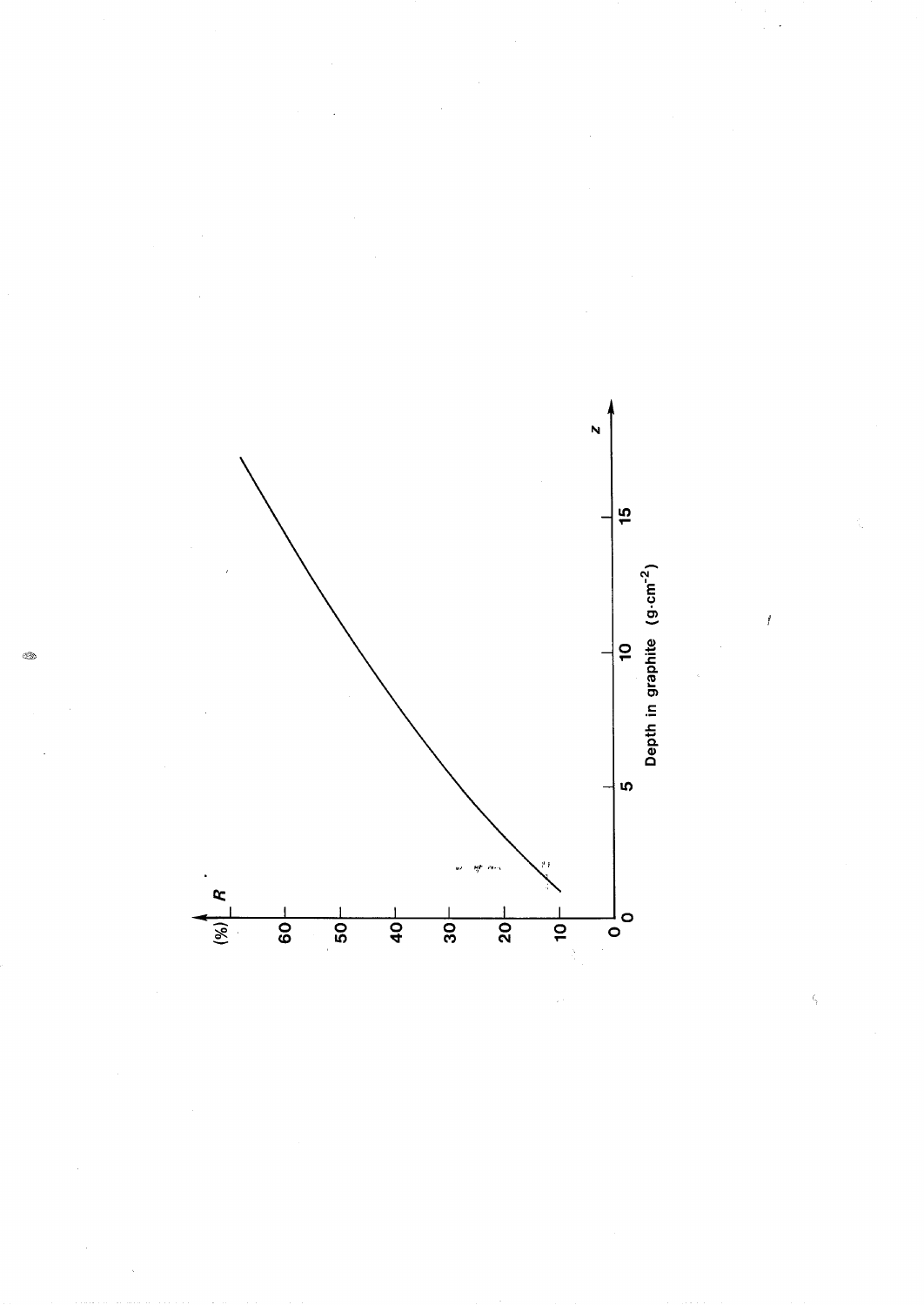

~